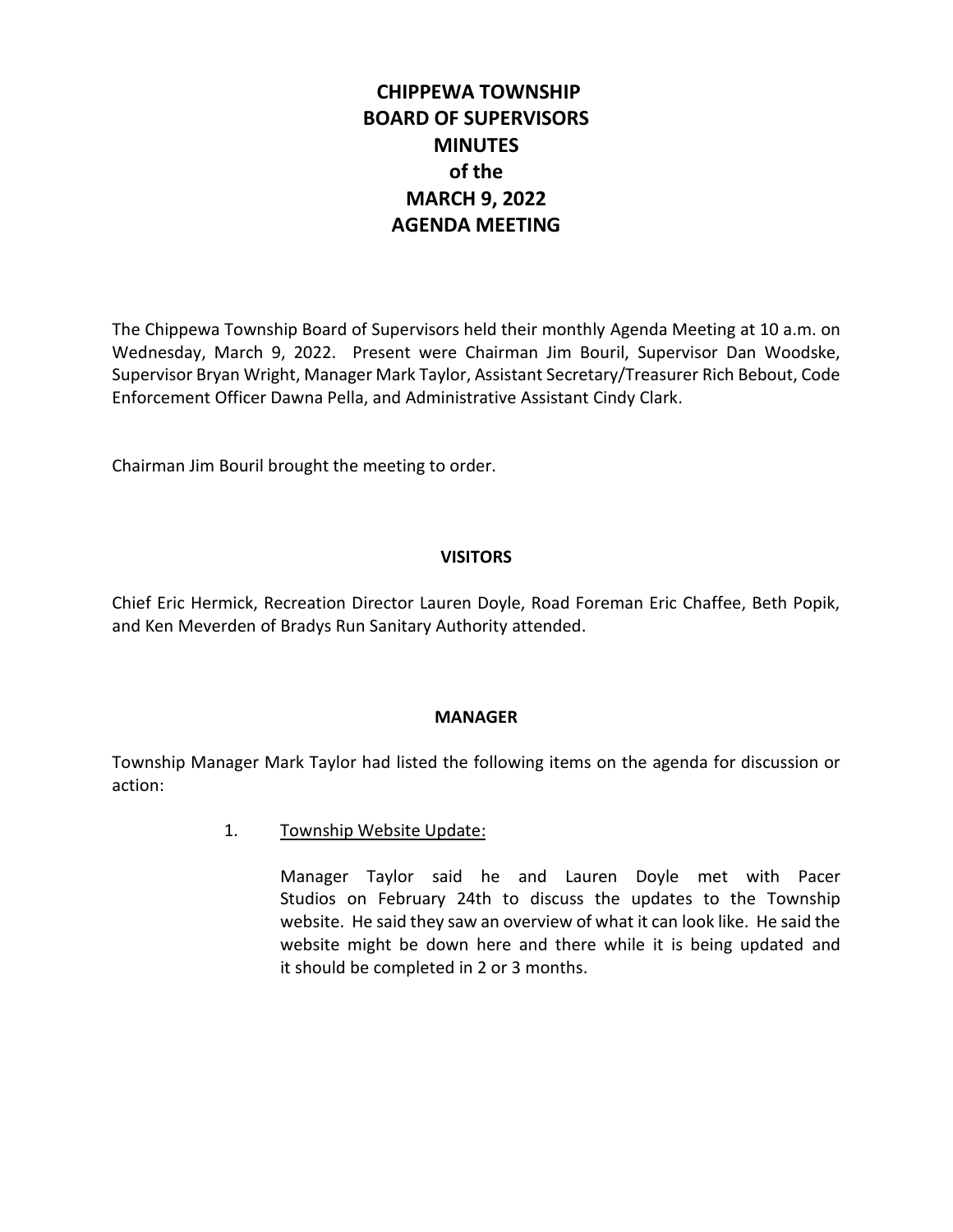#### 2. Public Safety Radio System Upgrade:

Manager Taylor had provided the Supervisors with information on the Public Safety Radio System upgrade prior to the meeting. Chief Hermick explained the 20% match, talked about the cost, and provided information about the number needed for the Police Department. Manager Taylor said there will be a meeting on this next week and told the Supervisors that they are welcome to attend this meeting. He added that taking advantage of paying 80% now will be better than paying the full 100% at a later date.

### 3. Transfer of Bank Accounts from WesBanco to Huntington Bank:

Manager Taylor said that we are planning to pay Township bills on-line and need a bank that will connect to Quick Books. Our current banks do not have this capability. He said that he, Beth Popik, and Rich Bebout looked into other local banks and after having meetings, they decided to go with Huntington Bank, as they felt Huntington would provide the most support. Rich Bebout said that the Township has had a good working relationship with Huntington in the past. He said they will waive many transaction fees. He explained that 19 accounts need to be transferred along with the credit card and added that the number of physical checks written will decline. Supervisor Woodske had some questions regarding the fees. Rich Bebout addressed this and then Beth Popik added that the fees will be reduced due to the amount of money the Township will have in its accounts there. There will be a meeting regarding this.

### 4. CTR Payroll Proposal:

Manager Taylor said he was impressed with the services that can be provided by CTR Payroll Services. It could eventually take the place of the Quick Books payroll system and there would be less steps in the payroll processing procedure. They could provide a GPS time clock and employees could log in to see their own work information, such as W-2 forms. He explained how the department heads would be able to forward their department's information to Beth Popik and it would go right into the system. Mr. Woodske said that having this service sounds like a good idea for both the Township and the employees.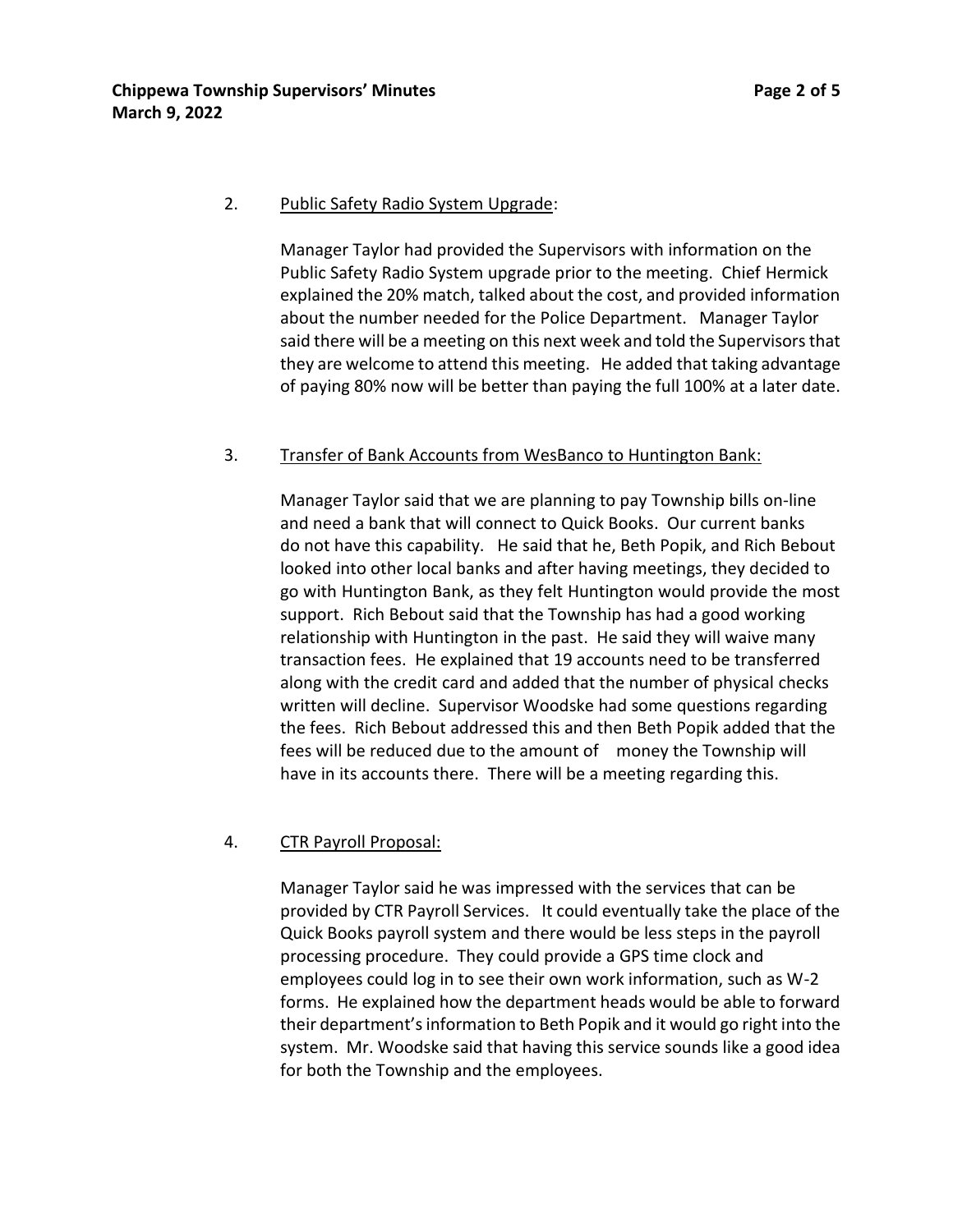### 5. Approval for 60 Day Extension for Full-time Eligibility List for Police Dept:

Chief Hermick said that the list expired in February and he is asking for a 60-day extension in case he has to pull from that list. He said that he met with the majority of the union members and they agree with this, and have no objections. Mr. Wright asked if we need this in writing. The Chief said that he does not feel that is required, but he could ask. Manager Taylor said this is not in the contract, as it is a managerial right, but just to make sure that the union was OK with this, Chief Hermick did reach out to them.

**MR. WOODSKE MOVED TO APPROVE** a 60-day extension for the full-time eligibility list for the Police Department. Mr. Wright seconded the motion and with no further discussion the motion carried.

### 6. Purchase of New Police Cruiser:

The Chief had provided the Supervisors with information regarding the condition of two of our current cruisers and the cost of a new cruiser prior to the meeting. He spoke about the need for a replacement at this time and suggested trading those two for a new one, as the two older ones are presently out of rotation due to repairs anyway. He said that this new vehicle would be better on fuel.

**MR. WRIGHT MOVED TO APPROVE** the purchase of a new police cruiser. Mr. Woodske seconded the motion and with no further discussion the motion carried.

# 7. Department Reports:

A. Police:

Chief Hermick said that his monthly report has been completed for the Supervisors. He said that some serious incidents/crimes have been solved.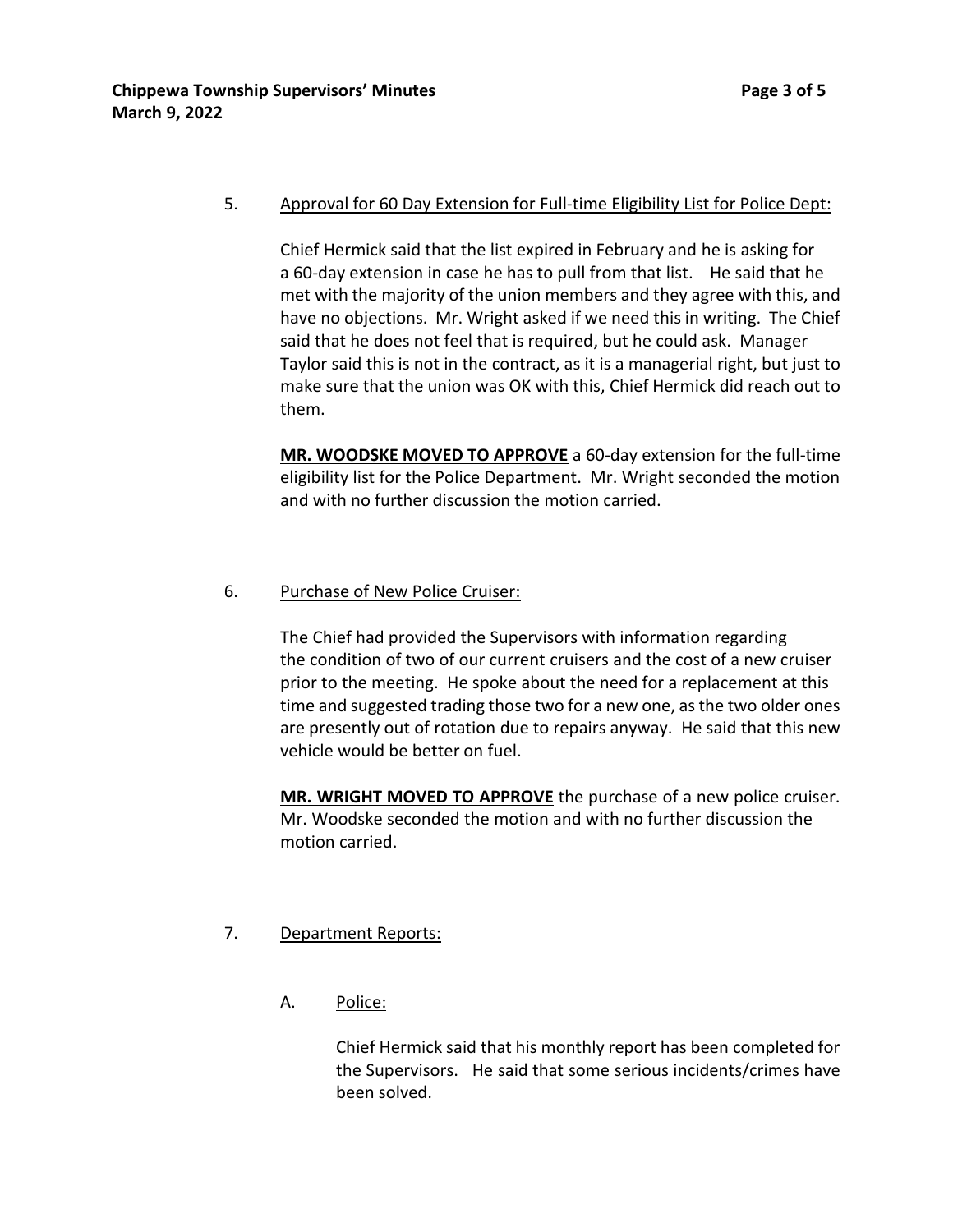## B. Street:

Eric Chaffee said a road report was also submitted.

## C. Recreation:

Lauren Doyle updated the Supervisors on the recreation activities, including increased rentals, the start-up of the robotic line-painter, murder/mystery dinners, new sponsors, a public-input meeting to be held on the 14<sup>th</sup>, the Easter egg hunt, a bicycle safety program, and Community Day that will be held in July.

# D. Code Enforcement:

Dawna Pella said that she and Eileen are working on-line with new tracking systems for permits and code enforcement cases. She noted that she can now enter information and photos into this system while she is at the address where the problem is located. She said that her reports can be generated from this system and will look different from now on. She said they are learning this new system and the process will make record-keeping for both offices much more efficient in the future. Manager Taylor added that employees will no longer have to dig through old building permits to find what they are looking for.

# E. Sanitary Authority:

Ken Meverden said the line extension from the South Beaver station to 51 is out for bid now. Bid will be on April 5<sup>th</sup>. He said construction should be completed by the end of summer. They are getting ready to put in a camera security system at the treatment plant to monitor the gates and entrances. They will have that company look at the office building security, also. The gas company will be doing spot digging soon. Manager Taylor asked about an e-mail and Mr. Meverden said Dave responded. There was some discussion on this. Supervisor Wright asked Mr. Meverden if he would be willing to provide updates of projects on the list provided last month to Cindy Clark each month so that the